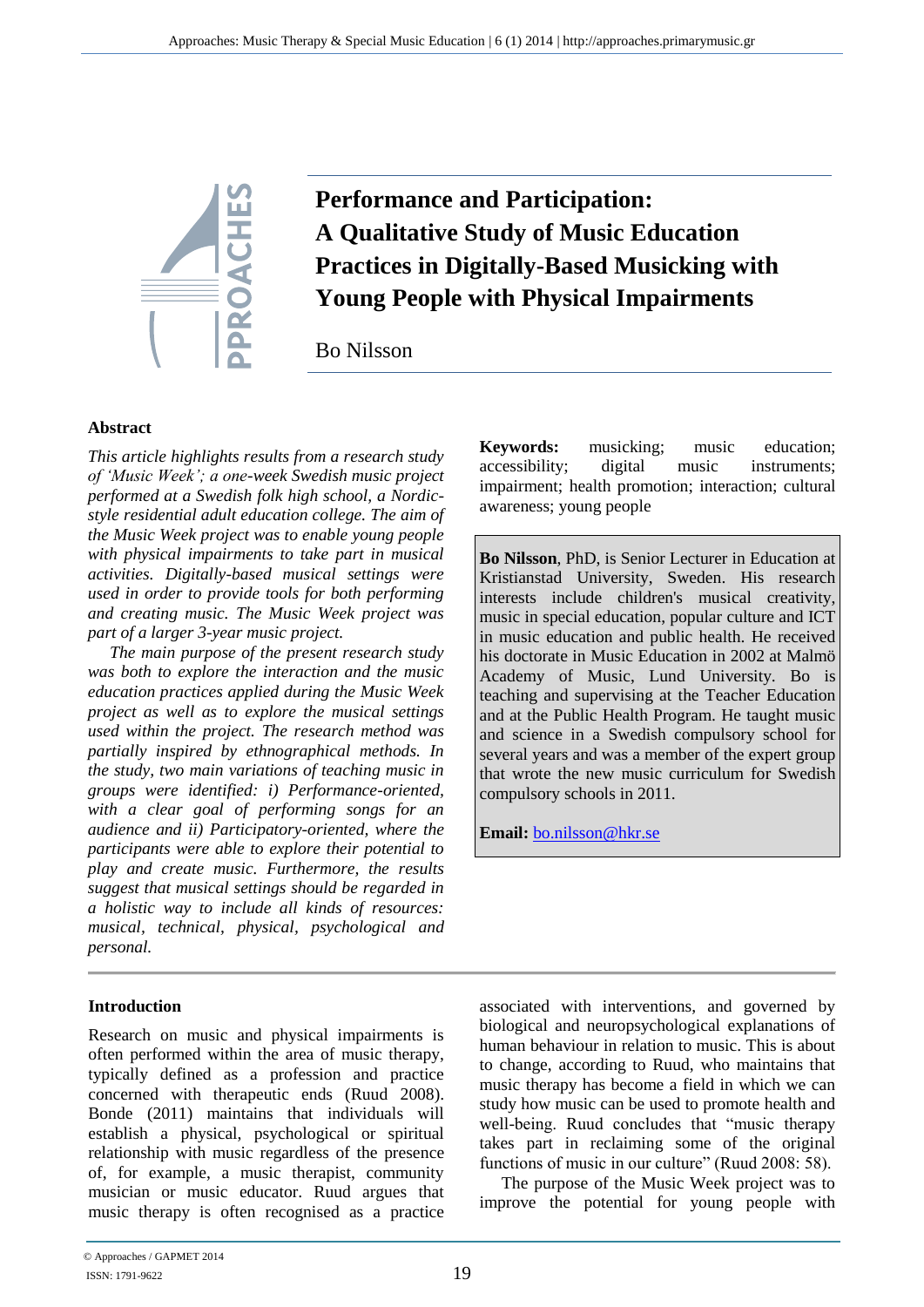physical impairments to engage in everyday musical activities but with no aim to be a music therapy project. Nevertheless, with support from Ruud (2008) and Bonde (2011) above, it could be argued that music making and music creation will promote health even where they do not have this specific aim. Consequently, the Music Week project may be regarded as fulfilling some of the properties of music therapy described above; it is situated somewhere between music therapy, as described by Ruud (2008) and Bonde (2011), music pedagogy and health care.

The present research project, however, was performed from a mainly educational perspective.

#### **Theoretical considerations**

In order to understand the multifaceted character of musicking and musical learning, an *ecocultural* framework, developed by the author (Nilsson 2002, 2003, 2007; Nilsson & Folkestad 2005), was applied. This theoretical framework concerns learning and creative activities in everyday situations where physical and psychological tools mediate the world to the individual. In this perspective theories of play and flow are other important points of departure.

The concept of *musicking* was developed by Christopher Small in order to deal with what he calls the "trap of reification". Music is not a thing, he argues, but "something that people do" (Small 1998: 2). Small's definition of musicking is:

"To music is to take part, in any capacity, in a musical performance, whether by performing, by listening, by rehearsing or practicing, by providing material for performance (what is called composing) or by dancing" (Small 1998: 9).

Using Small's definition above it is obvious that musicking not only takes place when an individual plays a musical instrument or sings a song. Musicking also takes place when a personal assistant takes part in a musical situation for example, by managing computer software or interacting with his or her user.

## **Musical tools**

From an eco-cultural perspective, musicking and musical learning are considered to be cultural practices where physical and psychological tools mediate the world to individuals who are engaged in practical activities (Vygotsky 1978). Musical instruments are obviously examples of such mediating tools. According to Blumer (1986), the meaning of an object is created by the way in which the individual is prepared to act in relation to the object. Consequently, objects other than musical instruments are able to mediate music if that is the user's intention. A switch for example can be used for many purposes; to close a door, turn on the light or trigger a sound on a computer (Figure 1).

In the present study, physical tools mainly took the form of musical instruments and technological artefacts designed to control musical events, including switches, computers or head-mouse equipment, whereas psychological tools were related to language, musical patterns and symbols such as a colour system indicating chord changes. The individual and the tool together constitute a system that is able to think, act and learn.



**Figure 1: Switches can be used to trigger sounds on a computer or a sound module. The colour coding can, for example, symbolise different notes or chords**



**Figure 2: Different kinds of musical tools: A bunch of keys, a head-mouse connected to a computer and an acoustic guitar**

Figure 2 shows the instruments actually played in a small improvised orchestra during a demonstration for parents to young people with impairments:

- Head mouse in combination with a computer and music software: a hi-tech artefact that can be played with a minimum of physical ability but still requires considerable training.
- Acoustic guitar: a traditional music instrument that requires a great deal of motor skill and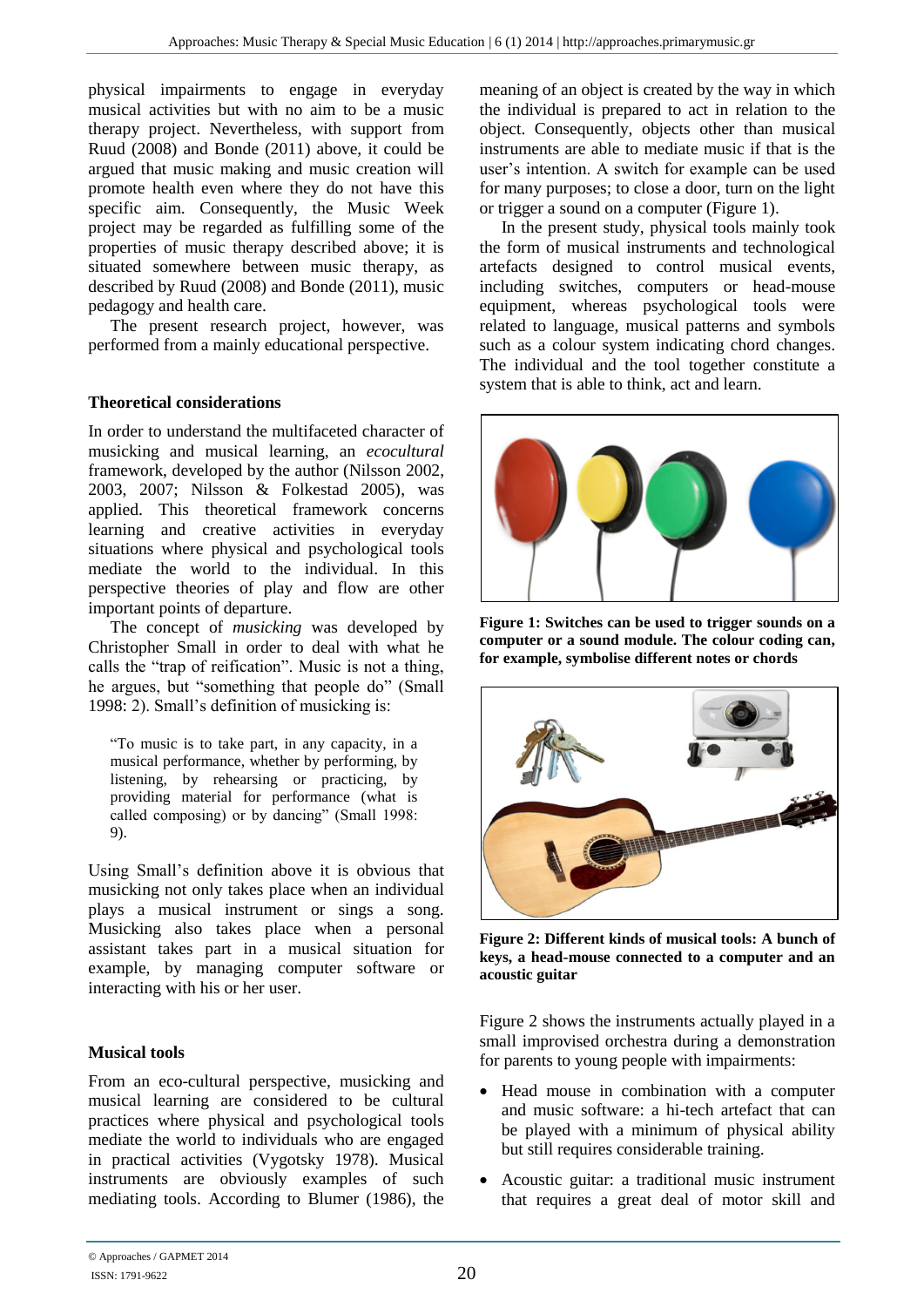practice.

• Keys on a keychain: an improvised rhythm instrument created on the fly by using a utility article. This requires motor skill and some practice.

During the Music Week project, various musical instruments were used, some digitally-based and others more traditional.

## **Play and flow**

Play is considered an important cultural practice and a way to create meaning in musical activities (Nilsson, 2003; 2005). It is, according to Huizinga (1955) and Caillois (1961), something we do for its own sake. An important component of Csikszentmihalyi's (1990;1994) *flow* concept concerns the balance between abilities and challenge, where the individual experiences a sense of control. Csikszentmihalyi calls this balance a *flow channel*. Play always includes uncertainty, as is pointed out by Huizinga (1955) and Caillois (1961). It seems reasonable to conclude that unpredictable events may play an important role in such creative processes as performing music, composing or improvisation.

## **Music and health**

The Sense of Coherence framework (SOC) was developed by Antonovsky (1979, 1987) when applying a salutogenic approach to health research (Antonovsky 1996). Antonovsky describes an individual with a strong SOC as a person who experiences the world as: a) comprehensible, b) manageable, and c) meaningful. He proposes the SOC framework as a theoretical guide that can be used both for research as well as for intervention in health promotion. Antonovsky regards SOC as a dependent variable that can be manipulated as a means to "push people toward health" (Antonovsky 1996: 15).

Music therapy, as described by Ruud (2008), forms a link between *musicking* and health. Kaikkonen and Ala-Harja (2012) found in their study of the musical activities of 5 students with special needs a connection between musical activities and social interaction. They also found a connection to what they call *control over life*, which can be compared to Antonovsky's (1979, 1996) factors: comprehensible, manageable and meaningful.

The above described ecocultural perspective and the SOC framework may be used as a basis for discussion when considering music, impairments and health.

## **Musicking, disability and health**

Active involvement in the culture of a society, such as *musicking*, is seen in the Music Week project as a form of freedom of speech and expression and may thus be regarded as a significant part of a democratic society.

Accordingly, our diverse aesthetic forms of expression are not to be regarded merely as some kind of extra 'silver lining' in our lives. The aesthetic dimension is important for us in many different ways, a standpoint recognised by the European Union, which in 2006 recommended 8 key competences for lifelong learning (European Union 2006). The  $8<sup>th</sup>$  and final key competence entitled *Cultural awareness and expression* is described as:

Appreciation of the importance of the creative expression of ideas, experiences and emotions in a range of media, including music, performing arts, literature, and the visual arts*.* (European Union 2006:18).

Essential knowledge, skills and attitudes related to this competence are defined in the recommendation as follows:

"- Cultural knowledge includes an awareness of local, national and European cultural heritage and their place in the world.

Skills relate to both appreciation and expression: the appreciation and enjoyment of works of art and performances as well as selfexpression through a variety of media using one's innate capacities.

- A solid understanding of one's own culture and a sense of identity can be the basis of an open attitude towards and respect for diversity of cultural expression. A positive attitude also includes creativity, the willingness to cultivate aesthetic capacity through artistic self-expression and participation in cultural life" (European Union 2006: 18).

Understanding and appreciating cultural expressions are primary in the 8th key competence; interestingly, however, this also stresses the importance of self-expression and participation in cultural life. This is even more clearly expressed in Chapter 9 of The International Classification of Functioning, Disability and Health – ICF (WHO 2001), which discusses the actions and tasks required to engage in organised social life outside the family. Article d 9202 describes explicitly the following activities: "engaging in, or appreciating, fine arts or cultural events, such as going to the theatre, cinema, museum or art gallery, or acting in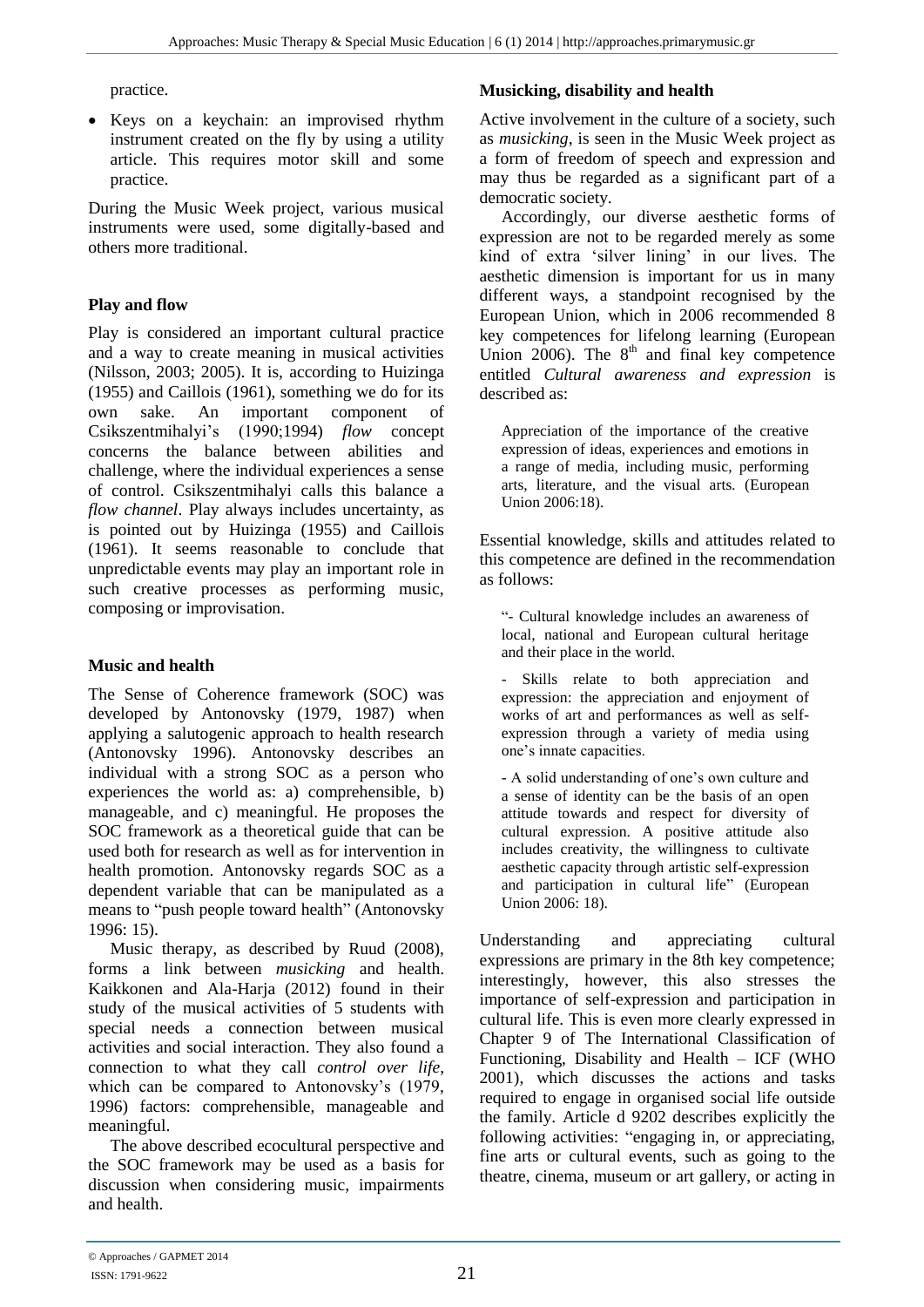a play, reading for enjoyment or playing a musical instrument" (WHO 2001: 169).

However, the right to participate in cultural events is also a question of inclusion in a wider sense. The Music Week project, as mentioned above, is a part of a larger music project, whose purpose is to develop musical platforms and events where people both with and without disabilities can make music together. Similar ideas are found in the choir *Voices*, which is a part of the German *DOMO: Musik* project (Merkt 2012).

In the Music Week project, experiencing, performing and creating music was considered basic human functions. Furthermore, the right to participate in different kinds of cultural and musical events, both as consumer and performer, was vital. The research study as a consequence adopted a salutogenic (Antonovsky 1996) rather than pathogenic approach.

#### **Methodology and procedure**

The research project was explorative in nature, aiming to explore the music teaching practices applied during the Music Week project, with special focus on the interaction between music educators and participants. A second aim was to explore the musical settings used in the project. The research method was partially inspired by ethnographical methods where the author participated as a researcher through participant observations (Geertz 1973; Hammersley & Atkinson 2003). Data were collected through video observations, interviews, digital photographs, conversation notes and fieldnotes.

During the Music Week project a total of 37 young people, 18-30 years of age from all over Sweden participated. All participants had some kind of physical impairments, some multiple. They were organised into different music groups, each with 5-8 participants and 1-3 teachers. The majority of participants were male. At the end of the week all groups gave a concert where the audience mostly consisted of friends and parents.

The music education staff consisted of 9 teachers, all experienced in playing music with students who have different kinds of impairments. Most of the teachers were familiar with such digital music tools as switches, head-mouse and computer applications (Figure 1 and 2). Also, some of the personal assistants actively participated in the musicking during the Music Week project.

The collected data were analysed together using a qualitative methodology. Passages of audio- and video-recordings relating to the research questions were transcribed and coded. All different kinds of data were treated as documents that had been indexed and summarised. There is always a risk that relevant material will be overlooked; this has to be weighed against general problems regarding managing large data collections (Hammersley & Atkinson 2003).

All participants, or in some cases their guardians, signed a consent form before participating in the project. No sensitive or personal data were collected or stored. The research data are protected under the Swedish Personal Data Act (SFS 1998: 204). The participants' anonymity and privacy were preserved and their names were changed to new aliases. It should also be noted that the name 'Music Week' is an alias.

#### **Results**

Two main variations in the music educators' musical practices were identified, one *performanceoriented* and the other *participatory-oriented*. The two identified variations of music education practices should not be regarded as mutually exclusive: it was shown that one musical situation often had qualities that applied to more than one practice. Also, the musical experience and competence of the tutor/teacher affected the collaborative music making.

- a) Performance-oriented: The goal is to perform popular songs for an intended audience. The participants rehearse and practise before a concert.
- b) Participatory-oriented: Involves the participants in musicking and music creation. The participants explore the potential of musical instruments as well as their own ability to create music.

The descriptions of the two main identified practices are further developed and expanded in the following and illustrated with excerpts from two transcribed video observations.

## *a) Performance-oriented*

Within this practice, the primary goal of musical activity is normally to play 'well-known songs' that are familiar to both educators and participants. Examples from such a repertoire are songs from popular music genres such as rock, pop, Swedish dance band music or Eurovision Song Contest songs. The following is an excerpt from a transcribed episode where one teacher (Henry) instructs a group of participants in how to play *Rock Around the Clock*.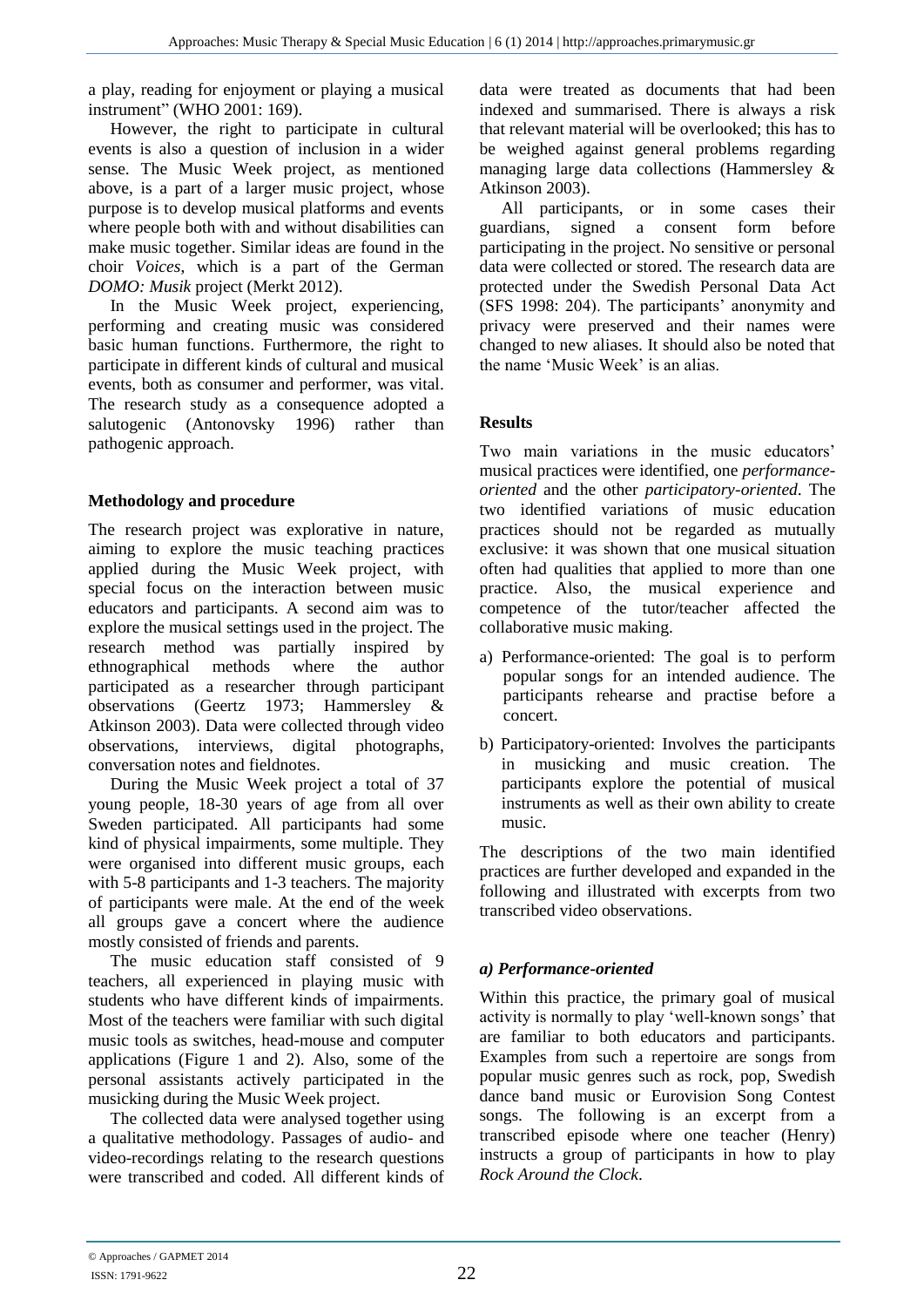#### **Scenario**

When we enter the room, the participants have been waiting for more than half an hour, during which time the teachers have rigged all the necessary equipment, speakers, amplifiers, synthesizers and drums. Cords are everywhere in the room. The teachers Henry and Brian play steel stringed acoustic guitars that are plugged into the speaker system. Henry takes the initiative and has a headset with a microphone. The group of 9 participants play various instruments, some using colour symbols taped on the keys. The lyrics and the colour coding for different chords are displayed on a large TV-screen and are controlled by Henry using foot switches: Red for the A-major chord, blue for D-major and green for E-major.

Many of the participants have personal assistants sitting at the back of the room who are not participating actively in the musicking.

| Participant | <b>Instrument</b>                                         | <b>Colour</b><br>coding |
|-------------|-----------------------------------------------------------|-------------------------|
| Torsten     | acoustic drum kit                                         | no                      |
| Ken         | foot pedal keyboard connected<br>to a synthesizer module. | yes                     |
| Martin      | electronic drum pad, kazoo and<br>microphone              | no                      |
| Anita       | singer with a microphone                                  | no                      |
| Charlie     | one switch placed on each side<br>of his head             | yes                     |
| Fredrik     | synthesizer                                               | yes                     |
| Hannah      | head-mouse controls chords on<br>her computer screen      | yes                     |
| Hugo        | switch controlling three<br>different sound effects       | no                      |
| Oscar       | synthesizer                                               | yes                     |

**Table 1: The first band participants and their instruments (with or no colour coding)**

Henry takes a few chords on his guitar and begins to instruct:

*- In the beginning, it's red, then it is A* [plays A major chord].

Sings and plays:

*- One, two, three o'clock, four o'clock rock. Five, six, seven o'clock, eight o'clock rock. Nine, ten eleven o'clock, twelve o'clock rock. We're gonna...*

Henry stops:

*- And then it is blue...* [plays A chord again]. (His instructions were not right here, the correct instruction should have been to continue with "red" throughout the break.) Henry continues to sing and play:

*-... rock around the clock tonight. Put your... then it becomes red again.* Continues to sing:

*- Put your glad rags on and join me hun', we'll have some fun 'til the clock strikes one.*

Torsten plays a few notes on his snare drum.

Ken plays a D note (correct) on his keyboard in bar 5.

Henry's attention was directed towards performing the song and the colour coding. He did not interact with Torsten or Ken or recognise that they had managed to join in at their own initiative. The other members of the group did not participate.

Henry: *We're gonna… and now it is green* (plays a D-chord on his guitar) *around the clock tonight... back to red…* [plays A chord] *… rock rock rock 'til broad daylight, we're gonna... blue*  (plays E chord)*… gonna... and then green again... round the clock tonight.* Henry ends with an A6 major chord.

Oscar plays a few notes on his synth.

Henry: *This really is your kind of song* (turns to Brian).

Henry performed the song on his own, and made eye contact only with his co-teacher Brian and did not interact with Oscar.

Henry now plays the entire song through, turned towards Brian: *We're gonna rock around the clock tonight, rock, rock, rock 'til broad daylight. We're gonna rock, gonna rock around the clock tonight...*

Ken joins with bass note D in bar 5, and then plays his bass part almost correctly for the remainder of the verse.

Torsten joins in on his drums in the very last bars of the song.

The other participants have been listening and did not participate.

Henry stops at the end of the verse.

Henry performed the song from the top on his own. He made no comment on the fact that Torsten and Ken had joined him at the end.

The musical activities in this practise could be described as preparation and rehearsal for a performance for the general public or, for example, friends, other music groups or family. The teacher, in this case Henry, took on the role of a bandleader, instructing, rehearsing and warming up the band for a concert. The participants tried to follow chord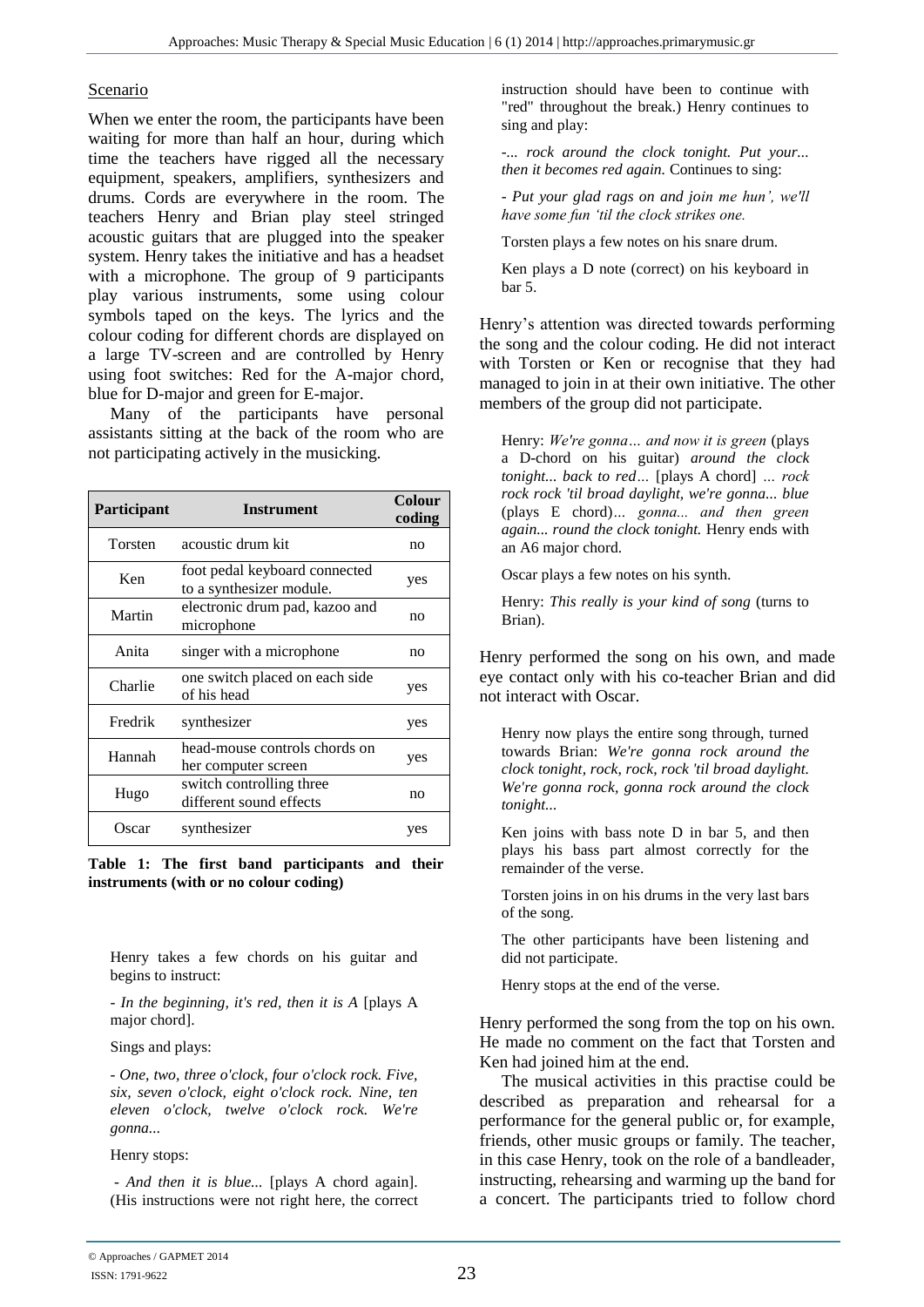diagrams or other kinds of structured information such as colour coding. The lyrics become an important part of the performance as they held the structure together. The teacher dominated with his/her instrument and by singing through the speaker system. Almost all information went in one direction, from teacher to participant, with very little dialogue, as demonstrated in the excerpt from the transcribed video observation above.

When this practice is applied, the participants are almost totally relying on the teacher's initiative and very little is left for the participant to influence the musicking. The individual participant may have a feeling of importance when the rehearsed songs are performed for an audience and through the response from the audience.

#### *b) Participatory-oriented*

In the participatory-oriented practice, the participants were directly involved in musicking. Songs and structures may emerge during the process. The teachers try to adapt the various participants' roles in order to find a balance between challenge and capacity, thereby facilitating an experience of flow (Csikszentmihalyi 1990, 1994). Pulse, rhythm and structure may be included but are not always the most important values in the musicking. Singing may be improvisational and various kinds of additional technical voice systems could be applied. Some significant properties of a participatory-oriented practice are demonstrated in the following three short episodes.

#### Scenario

When we enter the room, the participants have tested their instruments and the teachers have made a sound-check. The two teachers, Johan and Gabor, play guitar and clarinet. Johan wears a wireless head microphone that allows him to move about in the room. His guitar is plugged into the speaker system. The musical material consists of the chorus from Bob Dylan's *Knockin' on Heaven's Door*, with the lyrics translated roughly into Swedish: "Knock, knock, knockin' on Rocking Hill" (chord progression:  $G - D - Am7 - Am7$ ). Johan keeps to this chord sequence, which makes it possible to delimit the notes for a participant to two, i.e. D and C.

The participants are placed in a semi-circle, with their personal assistant seated close by. The assistants participate actively in the band.

| Participant | <b>Instrument</b>                                                                                                                             | Colour<br>coding | <b>Assistants</b>                                   |
|-------------|-----------------------------------------------------------------------------------------------------------------------------------------------|------------------|-----------------------------------------------------|
| Adam        | keyboard and<br>singing into a<br>microphone                                                                                                  | yes              | two female<br>assistants                            |
| Bill        | singing into a<br>microphone                                                                                                                  | yes              |                                                     |
| Claus       | synth drums                                                                                                                                   | no               |                                                     |
| David       | three switches,<br>two placed on<br>either side of<br>David's headrest.<br>A third could be<br>controlled by his<br>knee, but was not<br>used | yes              | one male<br>assistant                               |
| Evan        | harmonica that<br>Evan holds by<br>himself                                                                                                    | no               | one female<br>assistant<br>holds a<br>microphone    |
| Gene        | one switch                                                                                                                                    | yes              | one female<br>assistant<br>plays a<br>second switch |

**Table 2: The second band participants, their instruments (with or no colour coding) and their assistants**

Johan plays the chord progression on his guitar and takes up the song:

*- Knock, knock, knock on Rocking Hill. This phrase is repeated over and over.*

The same chord progression being repeated throughout the whole session: G-D-Am-Am

Johan: *Here we go, just Adam and me now.*

Adam was sitting in his wheel chair with one assistant on either side. His assistant to the right holds a microphone next to his mouth. The assistant to the left uses Adam's left hand to press the 'correct' keys in accordance with the colour coding. Adam hums into the microphone. The assistant to the right wipes Adam's mouth with a red towel. Adam looks at the microphone, hums, and pays no attention to his left hand and the assistant holds his hand, pressing keys on the keyboard.

*- Great!* says Johan.

Adam participated in the musical interaction by singing into the microphone and humming in phase with Johan's guitar accompaniment. The fragile moment of musical interaction was interrupted when one of Adam's assistants wiped Adam's mouth, thereby signalling, perhaps unconsciously or unintentionally, that the music was the secondary and social care the primary focus. Adam's other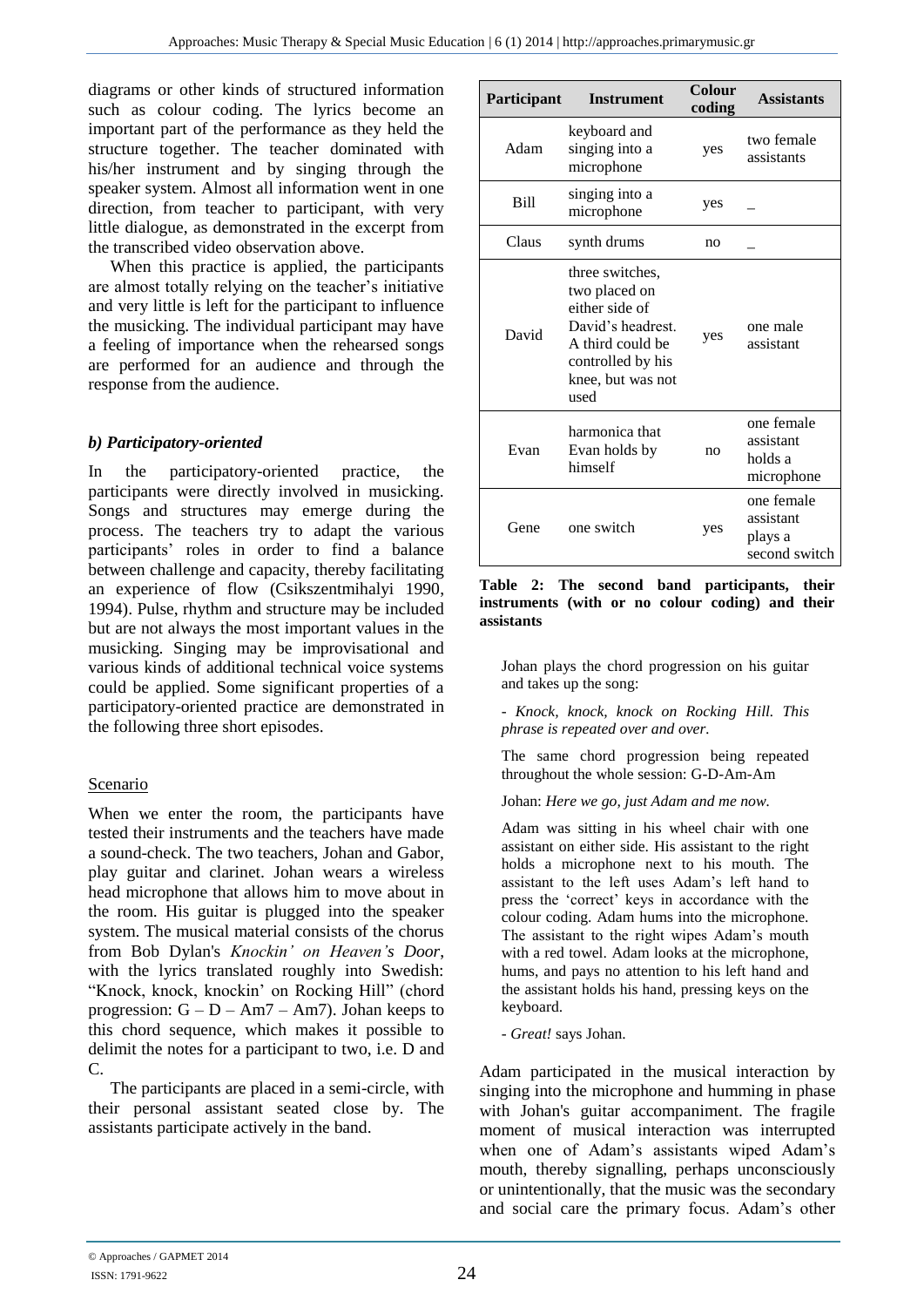assistant seemed quite keen to follow the colour coding so that the correct notes could be played on the synth. Johan's immediate verbal response was "Great, Adam!" confirming that the short solo sequence was a collective action.

*- Bill!* It is now Bill's turn to play a solo with Johan.

*- Knock, knock, knock on Rocking Hill*, he sings into the microphone. *- Knock, knock, knock on Rocking Hill.*

*- Good!* 

Bill and Johan maintained steady eye contact, ensuring musical interaction. Johan's "good" was at the same time both a musical and a verbal response. Bill's solo terminated when Johan gave a positive response.

- *And now David and me*, Johan continues.

David turns his head and plays with his two head switches. His assistant sits close to him, holds two drumsticks in his right hand and places them on David's right arm. The assistant plays the rhythm on David's armrests. David plays his two switches to change notes.

- *Red – blue*, Johan instructs David*, red – blue*. David turns his head and plays his two switches in accordance with Johan's coaching.

*- Very good, David*, says Johan.

This last short episode demonstrates how Johan, David and his assistant interacted in a small improvised trio. The assistant participated by keeping the pulse on David's arm rest. He then left the room for the musical interaction between David and Johan. Johan's "great David" confirmed their musical interaction and showed that David had managed to control his switches.

During the rest of the session all the participants got their chance to play a solo with Johan. The last one out was the assistant teacher Gabor, who played a solo on his clarinet with his eyes closed.

In the above described musical activities, participants explore and discover musical instruments and their possibilities, timbre, locomotor, rhythm, etc. as well as their own ability to express themselves in music. Musicking takes place in communication between participants and teachers. This is a casual way to play music, where pulse and structure may not always be placed in the forefront of the music making process. Repetitive patterns, like an ostinato, such as the chord sequence from *Knockin' On Heavens Door*, provide opportunities for improvisations, turn

taking and other such activities. The use of ostinati also helps the teacher to prevent the music from losing its form. It is often a challenge for the teacher to strike the right balance between freedom and structure. One of the teachers in the project stated that "it is quite fun to play the same chorus for forty-five minutes!"

The individual participant may have a feeling of belonging, experience his or her own significance for the group, and sense what it is like to be a cocreator of music.

## **Conclusion**

The two identified main variations of working with music in groups seem indeed almost archetypal: i) *Performance-oriented,* with a clear goal of performing songs for an audience and ii) *Participatory-oriented*, where the participants were able to explore their potential to play and create music. The results suggest also that musical settings should be regarded in a holistic way to include all kinds of resources – musical, technical, physical, psychological and personal.

Creative processes are often hampered when participants interpret a situation as controlled (Nilsson 2002, 2003; Ericsson, Lindgren & Nilsson 2011). Extensive verbal instructions and a too rigid goal such as rehearsing popular songs for a concert may be conceived as restraining. The results of the present study suggest that a performance-oriented practice may fulfil the teacher's intentions at the cost of interaction, inclusion and creativity. The idea of making a concert might nevertheless be quite exciting even if the musicking rather tends to put the teacher in centre of the activity.

When musicking takes place in active interaction between teacher and participant this might create a balance between abilities and challenge. As the present article indicates, participatory-oriented musicking may improve creativity and improvisation. The use of ostinati prolongs musical activities, enabling participants to continue without interruption and contribute to balance in the flow channel (Csikszentmihalyi 1990, 1994).

Colour coding was used during all the above described musical episodes and appears to be a system that 'came along' with both identified practices, although stronger in the performanceoriented variation. The use of colour coding seemed to have little effect on the musicking. Using teaching methods based on playing by ear, which is to be seen as a quite powerful psychological musical tool, might further enhance the musicking.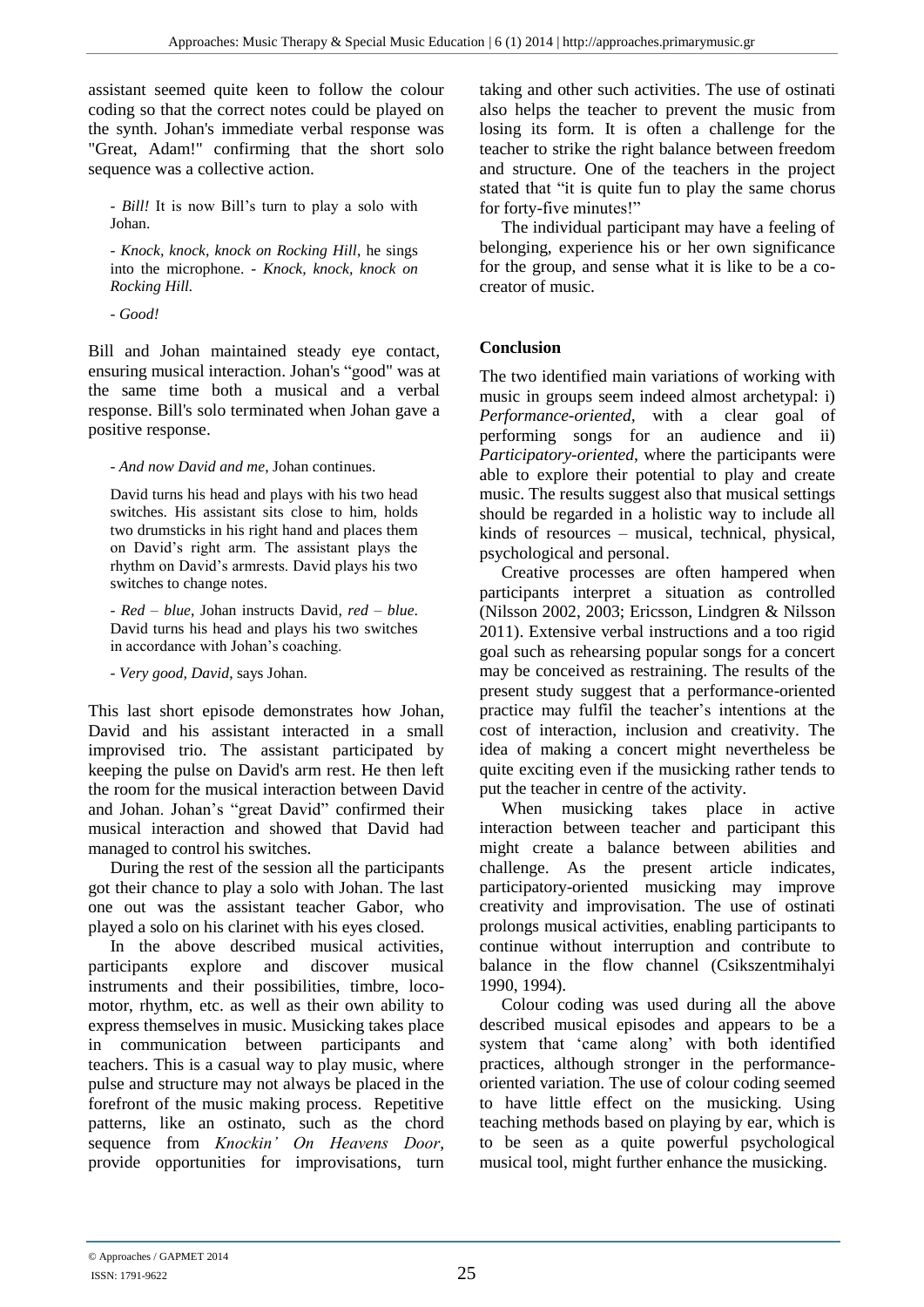## *Musical accessibility*

In the process of musicking the individual interacts with different kinds of musical, physical, psychological and personal resources. Also, factors such as plans, guidelines and principles of the surrounding society and environment may impact on accessibility in general, as discussed by Hedvall (2009). The way these suggestions of acting, *affordances* (Gibson 1979), offered by the environment are perceived and put into practice by the performer, defines *musical accessibility*.

From an eco-cultural perspective as described above, a musical instrument, is a system where the performer interacts with physical and psychological tools, forming a capable musical tool. The performer's memories, notions, knowledge and expectations interact with physical artefacts such as the digital setting, computer software, graphical interface, physical interface (e.g. head mouse) and other devices. The musical content can very briefly be described as a combination of musical ideas behind the setting; the musical adaptations and the interpretations of these in computer software or adapted devices.

This study demonstrates how personal assistants, technicians (behind the technical applications) and music educators collectively contribute to the enhancement of participants' musical activities. Some personal assistants participated actively in the musicking, others were passive. As demonstrated, the attitude and musical experience of the personal assistant may be one important factor in determining a positive musical outcome for the participant, making the training and education of personal assistants in handling the computerised musical instruments and adapted devices of great importance.

The musical material used, i.e. songs, was often presupposed to be based on the participants' everyday culture. However, many of the songs used during the Music Week project tended to suit the teacher's preferences rather than those of the participants. A similar pattern has been found in Swedish compulsory schools (Sandberg, Heiling & Modin 2005).

## *Finally*

In a new postmodern paradigm of disability, a holistic view of the individual and a focus on function rather than impairment have emerged (Simeonsson 2009). Music can be used in order to promote health and to increase the Sense of Coherence, which according to Antonovsky (1987, 1996) is a dependent variable. It is important to investigate further how musical activities, i.e. musicking, can support and promote health and

create an inclusive *musical accessibility*. This kind of inclusive approach places great demands on accessibility in the aesthetic fields in our society and in all types of school and education facilities.

## **References**

- Antonovsky, A. (1979). *Health, Stress and Coping*. San Francisco: Jossey-Bass.
- Antonovsky, A. (1987). *Unraveling The Mystery of Health – How People Manage Stress and Stay Well*. San Francisco: Jossey-Bass.
- Antonovsky, A. (1996). The salutogenic model as a theory to guide health promotion. *Health Promotion International, 11*(1), 11-18.
- Blumer, H. (1986). *Symbolic Interaction: Perspective and Method.* London: University of California Press.
- Bonde, L. O. (2011). Health musicing-music therapy or music and health? A model, empirical examples and personal reflections. *Music & Arts in Action, 3*(2), 120-140. Retrieved from: [http://musicandartsinaction.net/index.php/maia/a](http://musicandartsinaction.net/index.php/maia/article/viewArticle/healthmusicingmodel) [rticle/viewArticle/healthmusicingmodel](http://musicandartsinaction.net/index.php/maia/article/viewArticle/healthmusicingmodel)
- Caillois, R. (1961). *Man, Play and Games*. New York: The Free Press.
- Csikszentmihalyi, M. (1990). *Flow: The Psychology of Optimal Experience.* New York: Harper & Row.
- Csikszentmihalyi, M. (1994). *The Evolving Self*: *A Psychology for the Third Millennium.* New York: HarperCollinsRow.
- Ericsson, C., Lindgren, M., & Nilsson, B. (2011). The music classroom in focus: Everyday culture, identity, governance and knowledge formation. *Nordic Research in Music Education. Yearbook, 12*, 135-150.
- European Union (2006). Recommendation 2006/962/EC of the European Parliament and of the Council of 18 December 2006 on key competences for lifelong learning. *Official Journal L 394 of 30.12.2006.*
- Folkestad, G. (1996). *Computer Based Creative Music Making: Young People's Music in the Digital Age*. Göteborg: Acta Universitatis Gothoburgensis.
- Geertz, C. (1973). *Thick Description: The Interpretation of Cultures*. London: Fontana Press.
- Gibson, J. J. (1979). *The Ecological Approach to Visual Perception*. Boston: Houghton Mifflin.